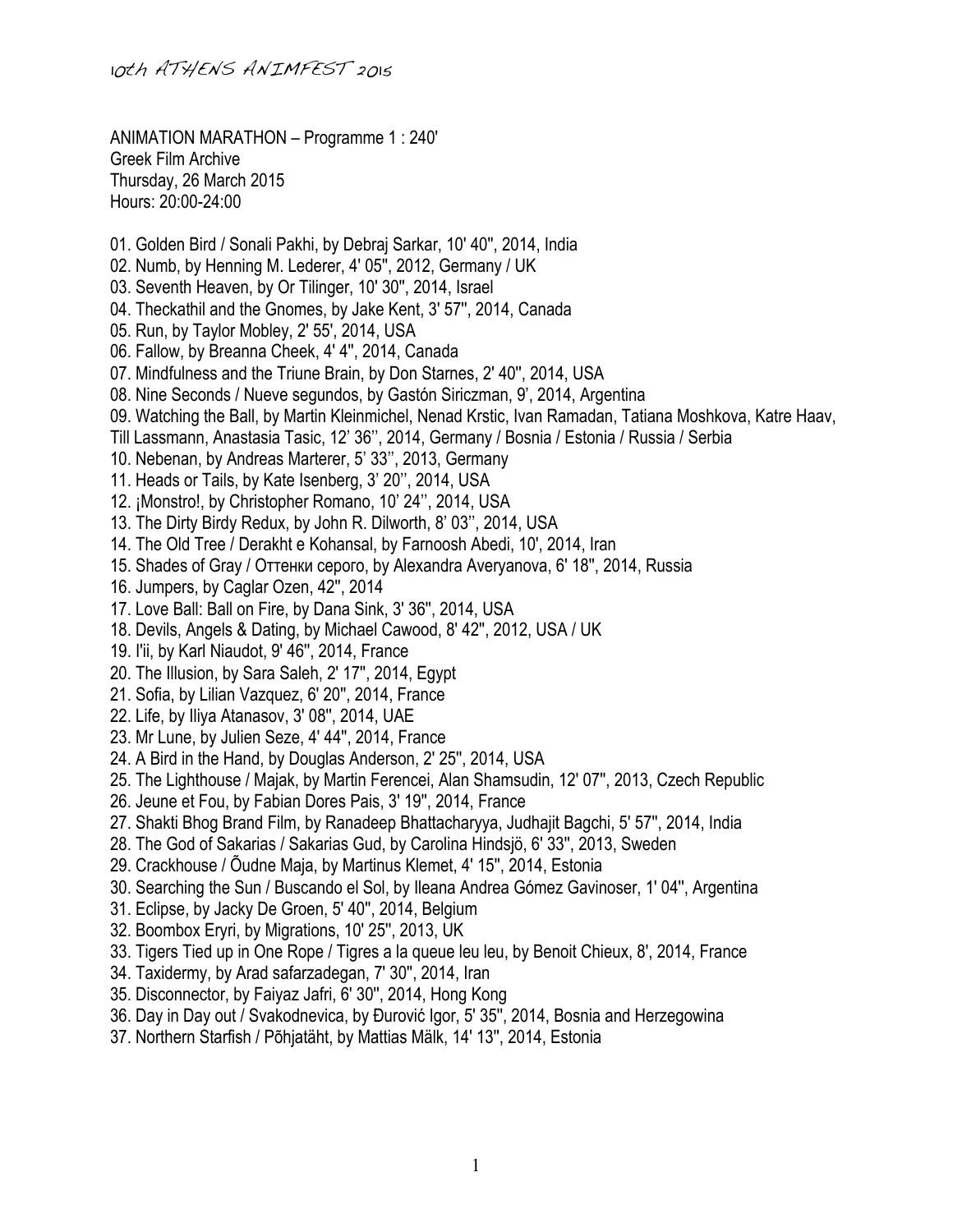1. Golden Bird / Sonali Pakhi, 10' 40'' India 2014 Directed by Debraj Sarkar Screenplay: Debraj Sarkar Animation: Debraj Sarkar, Umme Sahanaj Technique: 2D, 3D Computer animation Music: Ayan Banarjee Dialogues: Mita Sengupta Subtitles: English

A child came to his village home and listens a story from his grandmother. In earlier days the elders used to tell stories of imaginary characters to encourage children. Those imaginary things captured the children too much that they remained with them even in their later years. In this tale a grandmother captured the confined life of a child with that very story.

2. Numb, 4' 05'' Germany / UK 2012 Directed by Henning M. Lederer Screenplay: / Animation: Henning M. Lederer Technique: Digital 2D animation Music: Max Cooper Feat, Kathrin deBoer Dialogues: n/a

An overload of screens, irrelevant channels and happenings... A matrix of a merciless running process, which doesn't stop for anybody or anything...

3. Seventh Heaven, 10' 30'' Israel 2014 Directed by Or Tilinger Screenplay: Or Tilinger Animation: Or Tilinger, Guy Garfunkel. Michal Rabinovitch Technique: 2D computer, 3D Computer animation, Hand Drawn animation Music: Lior Frenkel Dialogues: English Subtitles: n/a

Somewhere on faraway China, on a huge rock forest, living on the edge of a cliff, a shepherd named Jasio with his sheep. One day they find themselves stuck in the other side far away from home after an earthquake crosses the rock into two separate parts. Jasio will do everything to return home, but whether he will leave his sheep behind and chose to return home without them?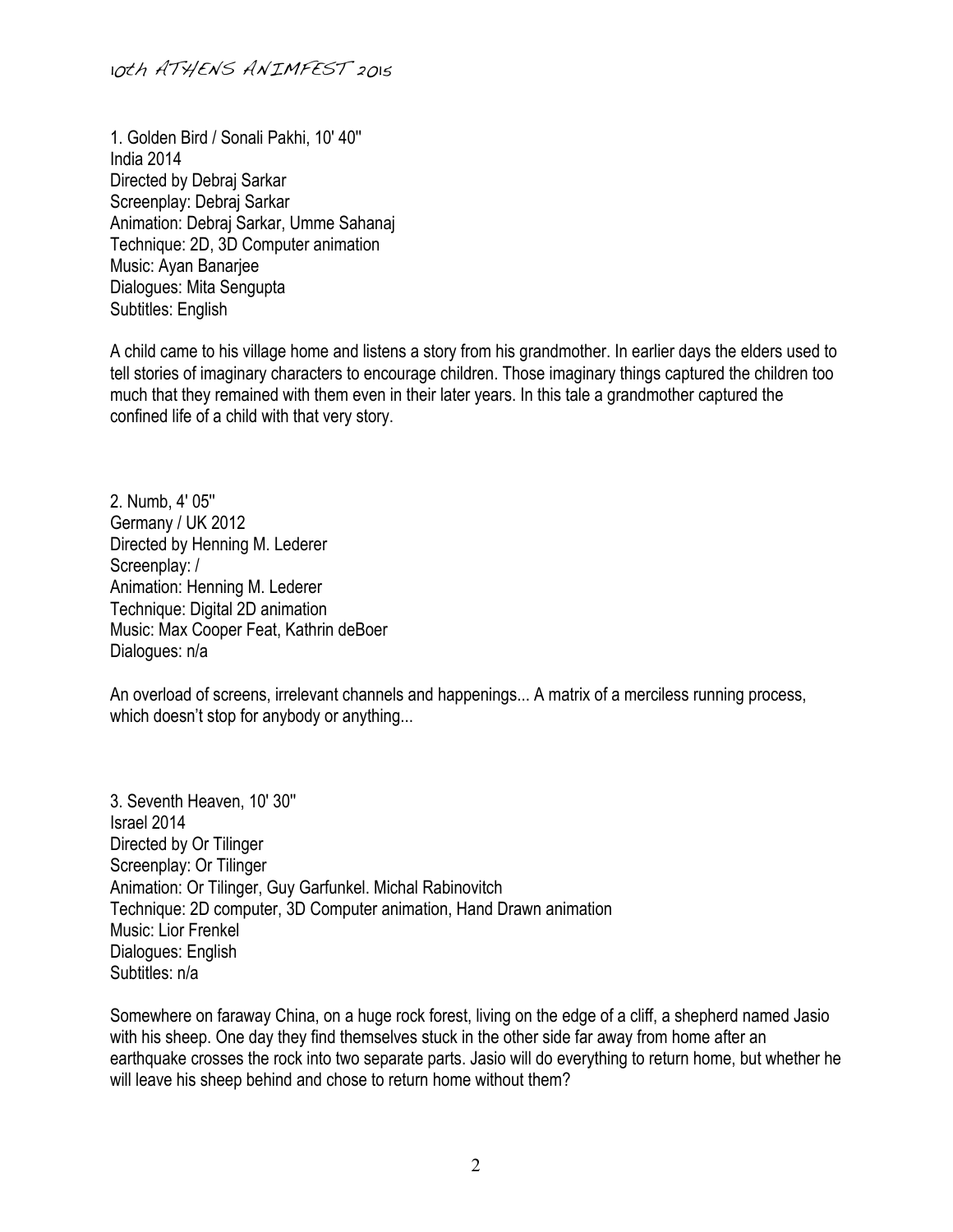4. Theckathil & the Gnomes, 3' 57'' Canada 2014 Directed by Jake Kent Screenplay: Jake Kent Animation: Jake Kent Technique: 3D Computer animation Music: Claude Castonguay Dialogues: English Subtitles: n/a

Theckathil & the Gnomes is an amusing short film that uses a mixture of live-action and 3D animation to tell a quirky and fun tale about a man whose unsuccessful and mundane career choices are remedied by his cat.

5. Run, 2' 55' USA 2014 Directed by Taylor Mobley Screenplay: Taylor Mobley Animation: Taylor Mobley Technique: 2D, After Effects animation Music: Kevin MacLeod Dialogues: n/a Subtitles: n/a

A young boy struggles to escape the monster corrupting his world.

6. Fallow, 4' 4'' Canada 2014 Directed by Breanna Cheek Screenplay: Animation: Breanna Cheek Technique: 3D Computer animation Music: Dylan Kirby Dialogues: n/a Subtitles: n/a

Life in a small Canadian prairie town…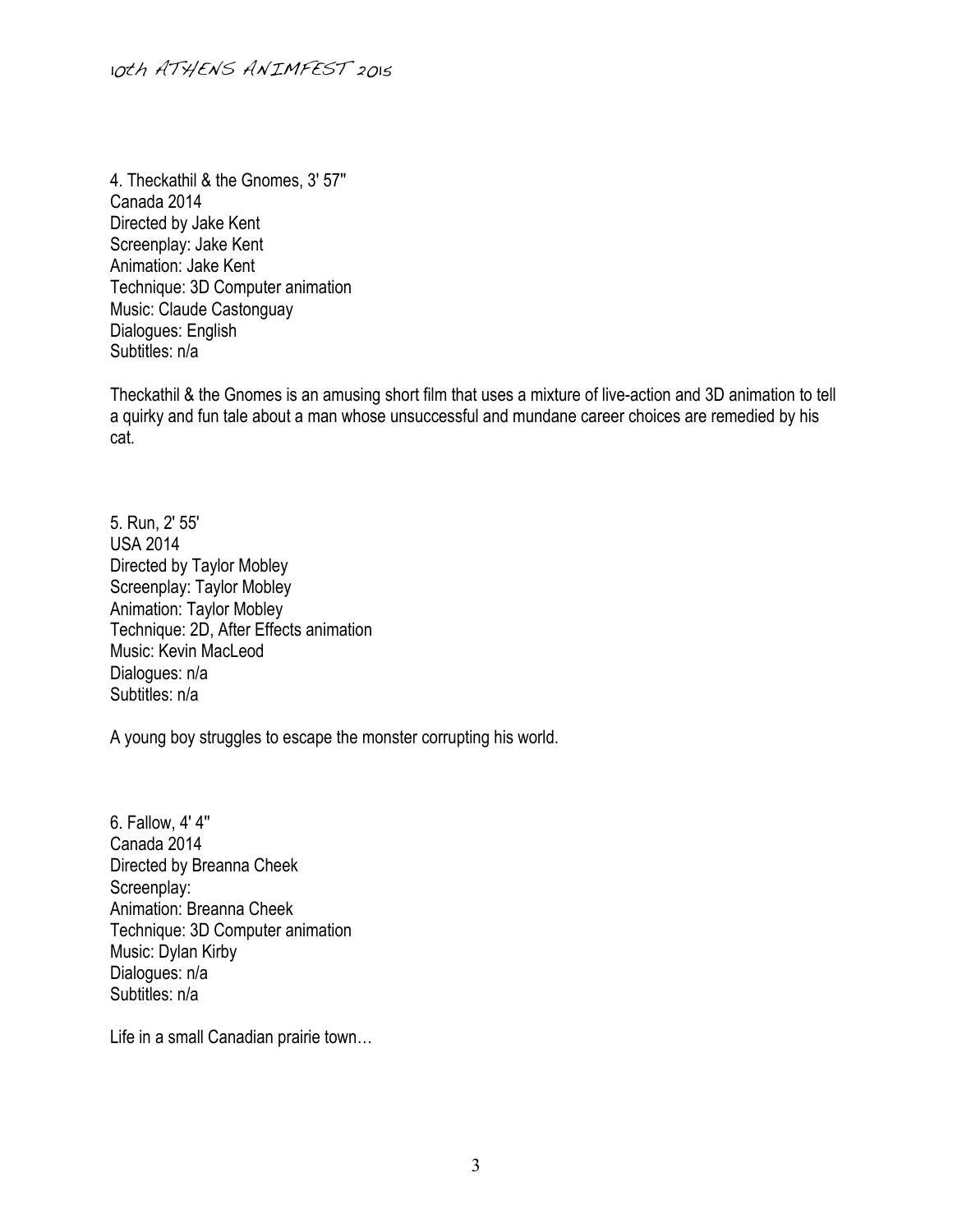7. Mindfulness and The Triune Brain, 2' 40'' USA 2014 Directed by Don Starnes Screenplay: Don Starnes Animation: Benjamin Kluewer Technique: Claymation Music: Dialogues: English Subtitles: n/a

Wes Nisker, author and Buddhist meditation teacher, explains the triune brain theory, how it describes our reality and how, with mindfulness, we can learn to ignore ourselves.

8. Nine seconds / Nueve segundos, 9' Argentina 2014 Directed by Gastón Siriczman Screenplay: Gastón Siriczman Animation: Gastón Siriczman Technique: 3D Computer animation Music: Héctor MacDonald Dialogues: Subtitles: English

The lamp in a lighthouse takes nine minutes to make a full turn. Many things can happen in that time. People say the lighthouse keeper is the loneliest and kindest man in the world. One night, a woman arrives in a small boat to test him.

9. Watching The Ball, 12' 36'' Germany / Bosnia / Estonia / Russia / Serbia 2014 Directed by Martin Kleinmichel, Nenad Krstic, Ivan Ramadan, Tatiana Moshkova, Katre Haav, Till Lassmann, Anastasia Tasic Screenplay: Martin Kleinmichel, Nenad Krstic, Ivan Ramadan, Tatiana Moshkova, Katre Haav, Till Lassmann, Anastasia Tasic Animation: Krunoslav Jovic, Nenad Krstic, Ivan Ramadan, Tatiana Moshkova, Katre Haav, Till Lassmann, Anastasia Tasic Technique: 2D Computer, 3D, Stop-motion animation Music: Henning Schärfke, Martin Kleinmichel Dialogues: English Subtitles: n/a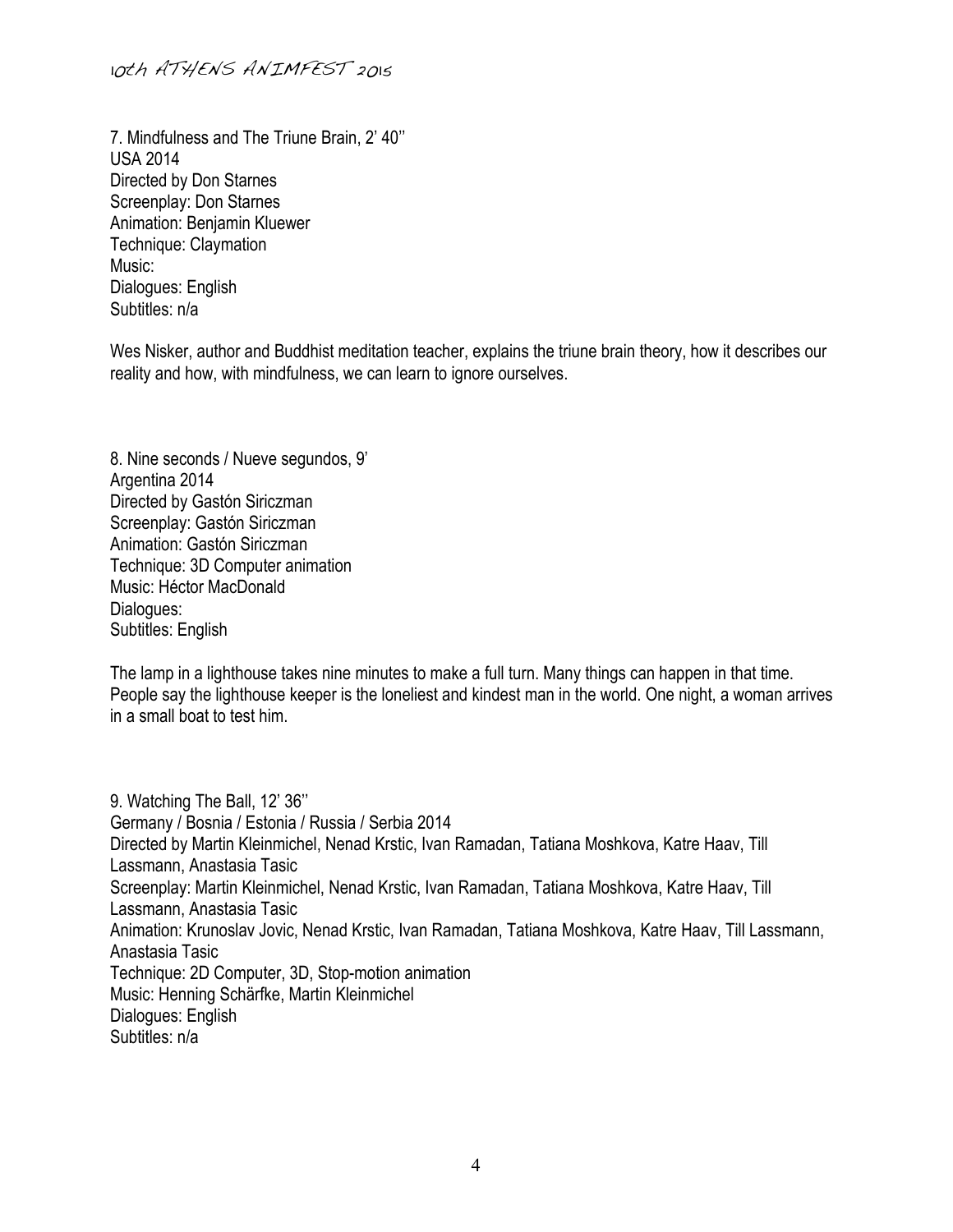10. Nebenan, 5' 33'' Germany 2013 Directed by Andreas Marterer Screenplay: Andreas Marterer Animation: Andreas Marterer Technique: 3D Computer animation Music: Julian Liedtke Dialogues: None

It is early in the morning and the sun is low. There is a quite ordinary building. The camera flies along the front of the house and shows the audience who is living there and what these people are doing. Everyone is literally trapped in his or her routines and habits. In the basement is the studio of a photographer, who is taking pictures of a young woman. In the flat above a man is exercising quite hard to win more and more awards. An older woman next door is annoyed of the couple living above her and is knocking furiously against the ceiling – again and again and again ...

11. Heads or Tails, 3' 20'' USA 2014 Directed by Kate Isenberg Screenplay: Lyrics by Alexis Harte Animation: Kate Isenberg Technique: 2D Digital animation, Hand-painted watercolor-on-paper backgrounds Music: Alexis Harte Dialogues: Song lyrics Subtitles: n/a

Combining songwriter Alexis Harte's lyrics and Kate Isenberg's animation, "Heads or Tails" is a whimsical, cosmic tale of one couple's progress from childhood to golden years and beyond, to immortality.

12. ¡Monstro! 10' 24'' USA, 2014 Directed by Christopher Romano Screenplay: Christopher Romano Animation: Christopher Romano Technique: Computer Animation Music: Bruce Fowler, Modular Music Dialoges: n/a Subtitles:

A rickety science boat ventures down the Amazon to a dark lagoon in search of a mythic creature... Only to find the creature has a less than mythic agenda! Written and directed by Christopher Romano, MONSTRO! is a horror story. A love story. A ribald comedy!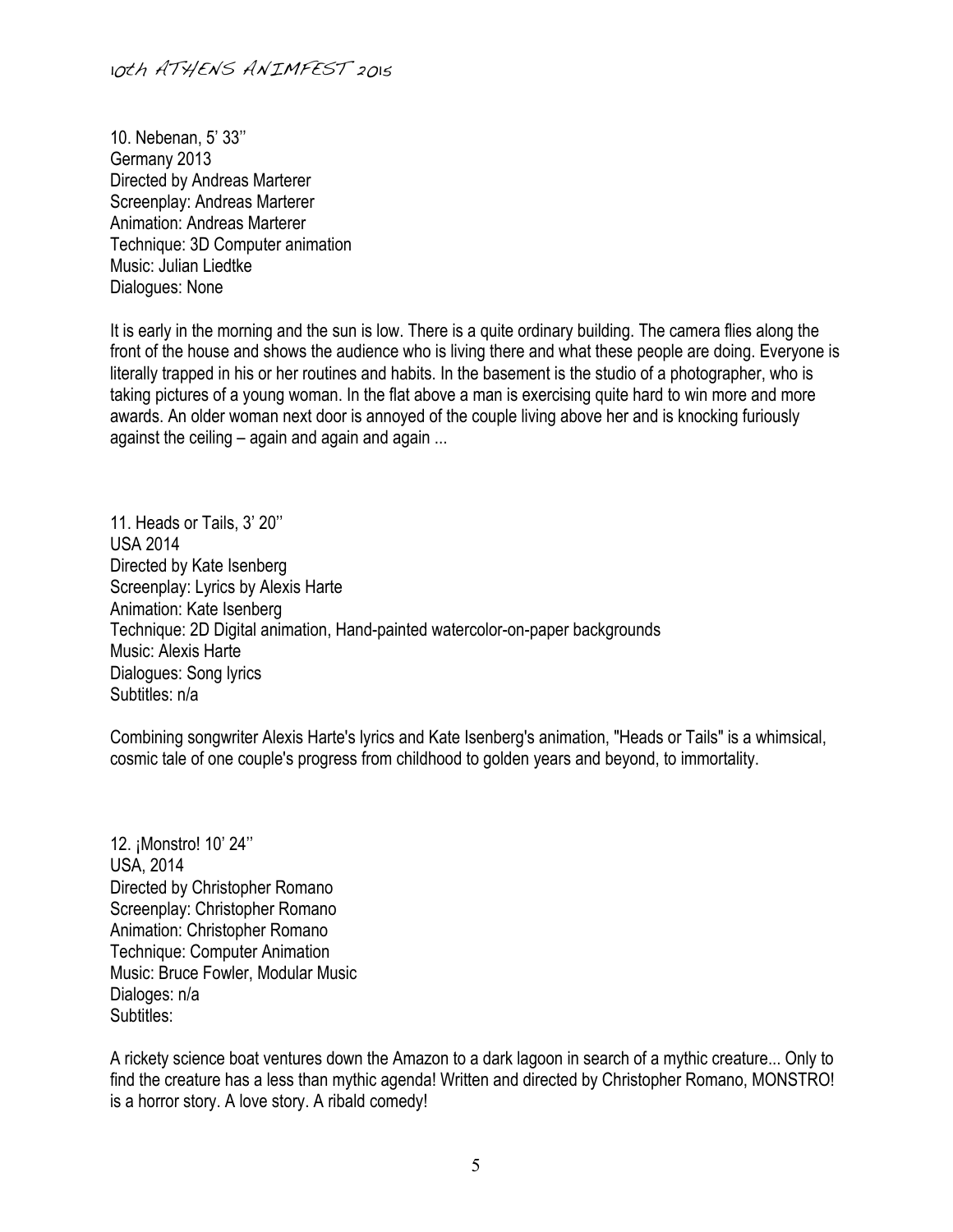13. The Dirty Birdy Redux, 8' 03'' USA 2014 Directed by John R. Dilworth Screenplay: John R. Dilworth Animation: John R. Dilworth Technique: Hand drawn animation Music: Library Dialogues: n/a

The Dirdy Birdy Redux is a story about a dysfunctional relationship between a cat and a bird.

14. The Old Tree / Derakht e Kohansal, 10' Iran 2014 Directed by Farnoosh Abedi Screenplay: Reza Alamdarlou Animation: Negah Fardiar Technique: 3D Computer animation Animation: Music: Soroush Abedi Dialogues: n/a Subtitles: n/a

An old man is living with his young son in a modest wooden house on dry and barren agricultural land. His son wants to sell the land and the house, but the old man refuses to leave his interests behind. This unresolvable conflict cannot be spoken of and inevitably leads to a resolution perpetrated by subterfuge.

15. Shades of gray, 6' 18'' Russia 2014 Directed by Alexandra Averyanova Screenplay: Alexandra Averyanova Animation: Alexandra Averyanova Technique: 2D abimation Music: Frederic Chopin Dialogues: n/a Subtitles: n/a

Early 20th century. Saint Petersburg. A boy and a girl meet at the Tsarskoselsky railway station, but get separated a few moments later. As they grow up, the two walk the same streets of Petersburg. However, only twenty years later the mystical connection which emerged between them in childhood, brings these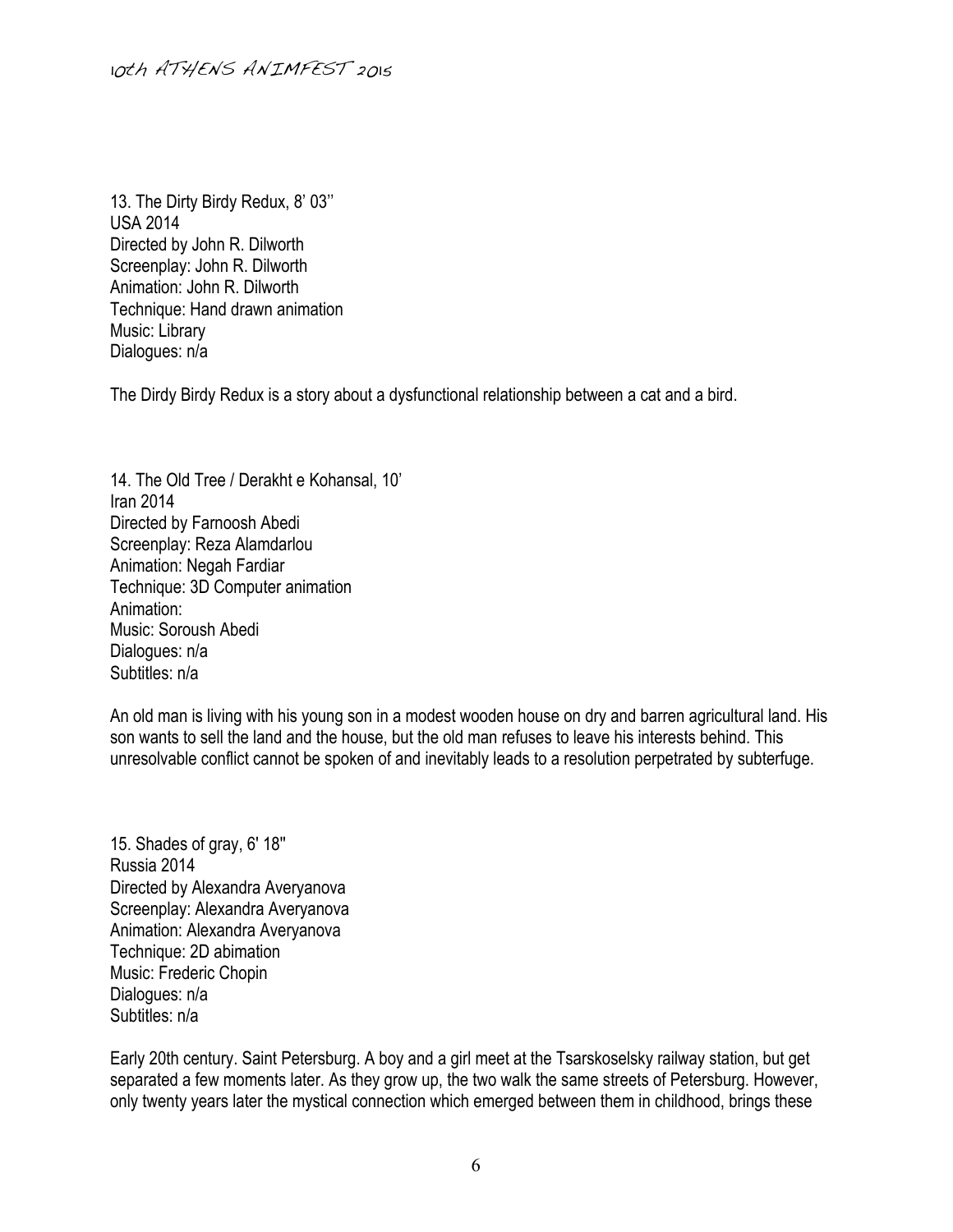young people back to the place where they had first met.

16. Jumpers, 42'' 2014 Directed by Caglar Ozen Screenplay: Caglar Ozen Animation: Caglar Ozen Technique: 3D Animation, Cell Animation Music: Licensed stock music Dialogues: None

Jumpers is some kind of a situation comedy about some little guys who can jump and can't. It's not exactly about jumping but in this 30 seconds short it's about a fast decision of a little guy who can't jump and dealing with it on a hard way.

17. Love Ball: Ball on Fire, 3'36'' USA 2014 Directed by Dana Sink Screenplay: Dana Sink Animation: Dana Sink Technique: 2D computer Music: Dana Sink Dialogues: n/a Subtitles: n/a

Love Ball: Ball on Fire is one ball's journey to recover something precious it has lost.

18. Devils, Angels & Dating, 8' 42'' USA / UK 2012 Directed by Michael Cawood Screenplay: Michael Cawood Animation: A worldwide team of artists (http://devilsangelsanddating.com) Technique: CG Animation Music: Phil Rey Dialogues: Subtitles:

Devil wants Cupid's job, but a battle for Death's affections has catastrophic results below the Heavens.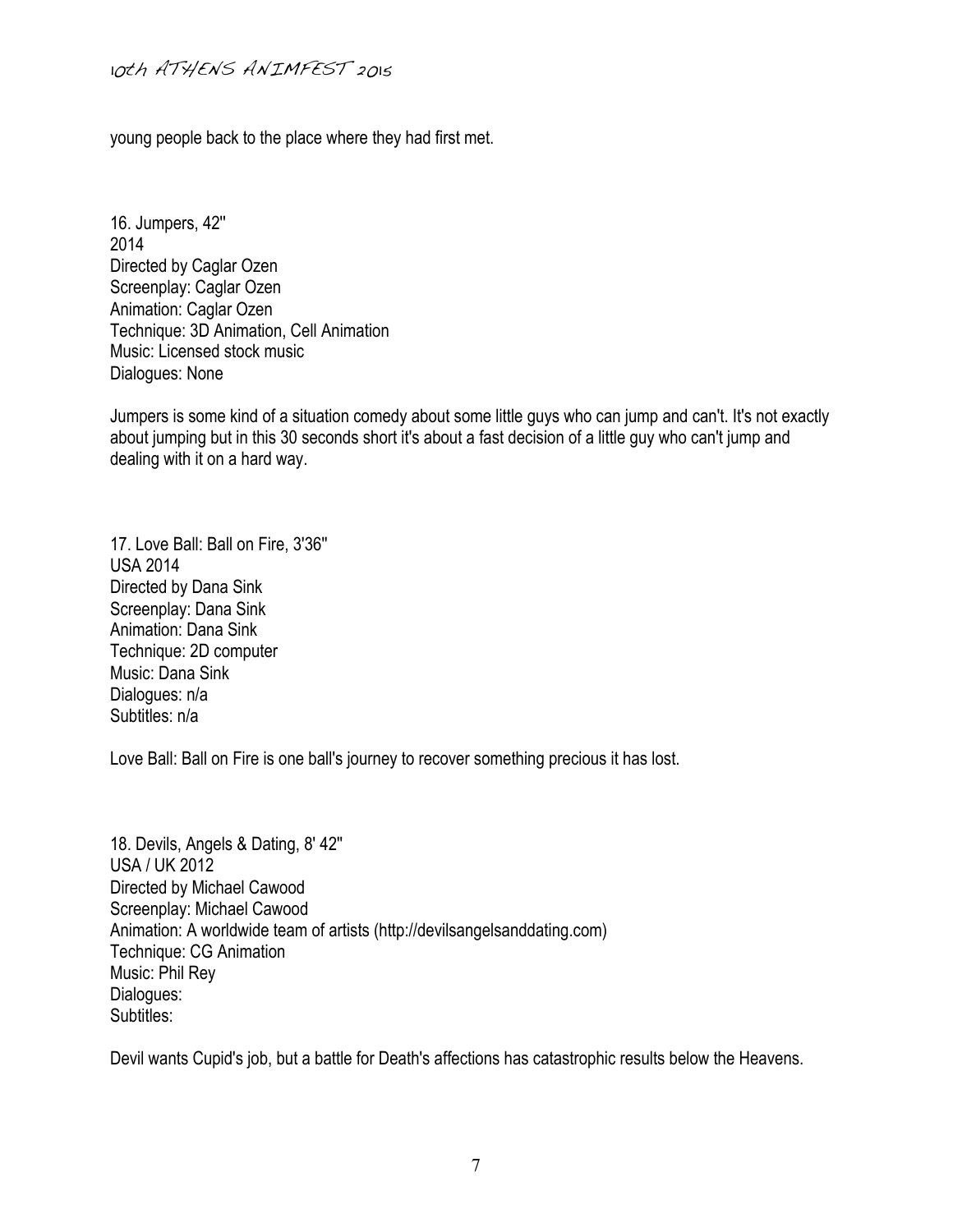19. I'ii, 9' 46'' France 2014 Directed by Karl Niaudot Screenplay: Karl Niaudot Animation: Karl Niaudot Technique: Stop-motion Music: Christine / EOSICS / Erik Satie Dialogues: French Subtitles: English

World War 3 broke out, the planet is devastated, and so the conflict must come to an end. What if cigarette saved the world?

20. The Illusion, 2' 17'' Egypt 2014 Directed by Sara Saleh Screenplay: Sara Saleh Animation: Sara Saleh Technique: 2D Animation Music: Shehab Younes, Hisham Anas Dialogues: n/a Subtitles: n/a

Are humans in control of their destiny or are they guided by a predetermined fate? Most people wonder and attempt to find an answer to such question. Throughout humanity, people have always sought control over their lives and affairs, yet are we really in control of our affairs, or is their a greater force determining the major part of our lives?

21. Sofia, 6' 20'' France 2014 Directed by Lilian Vazquez Screenplay: Lilian Vazquez Animation: Lilian Vazquez Technique: Stop-motion animation Music: Surnatural Orchestra Dialogues: n/a

Every night, Sofia falls asleep hoping to find the one she loves.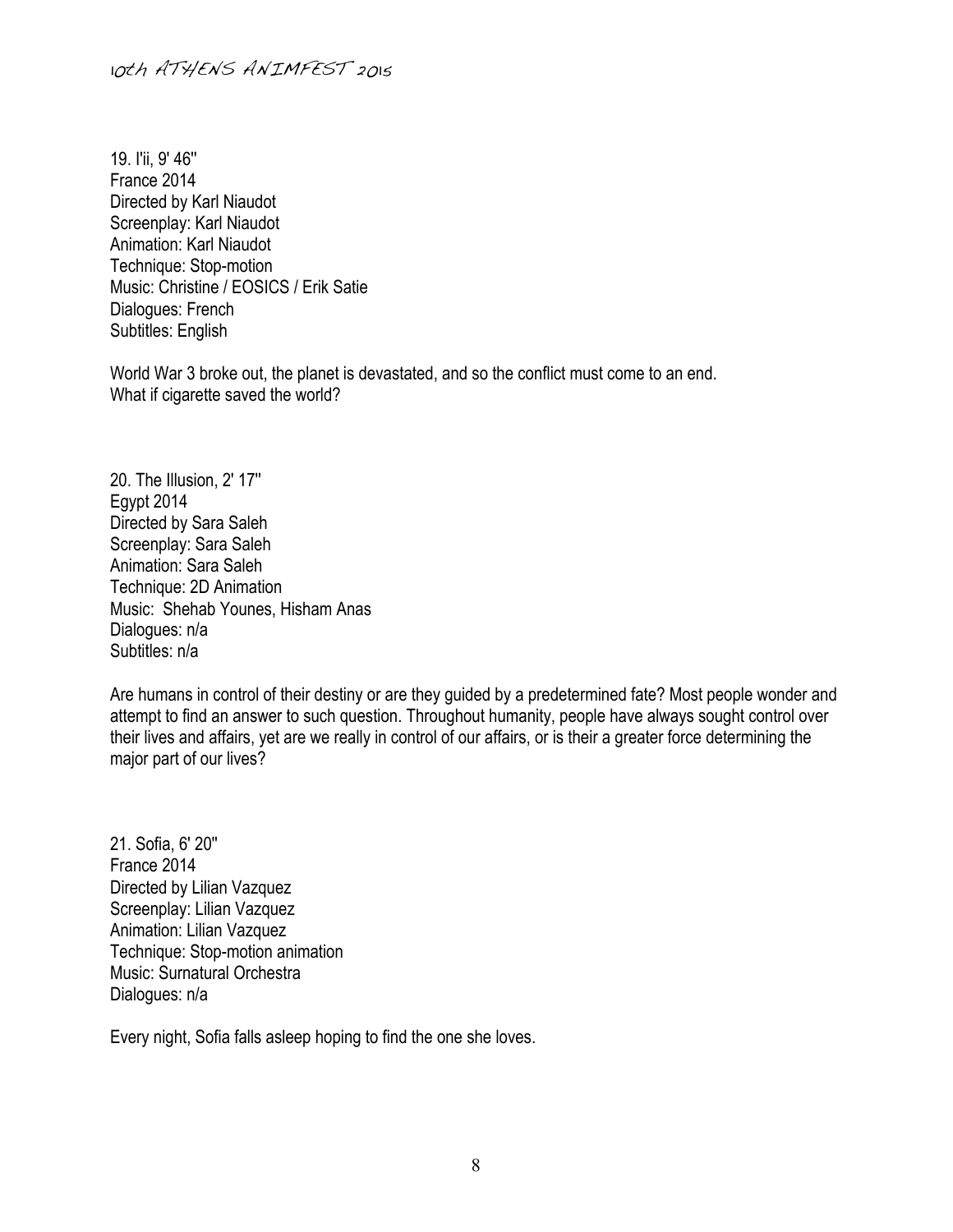22. Life, 3'08'' UAE, 2014 Directed by Iliya Atanasov, Pixelhunters Screenplay: Mary-Ann Chamen, Cameron McInnes, Ani Atanasova, Benoit Neneb Animation: Pixelhunters Technique: 3D Computer animation Music: Vasco Ivanov Dialogues: Narration Subtitles:

Life is a battle of choices and roads to be taken. We choose our own paths we mark our own map. Once choices have been made, actions play out. Consequences are delivered. And in the end, we live with those consequences. But, the real struggle is making the choice to change how we take the roads untaken. Are we tough enough to decide for ourselves when the time comes?

23. Mr Lune, 4'44 France 2014 Directed by Julien Seze Screenplay: Julien Seze Animation: Julien Seze Technique: 2D Computer Animation Music: Quart Avant Poing Dialogues: Julien Seze Subtitles: n/a

A cosmic tale or the epic of Mr Lune.

24. A Bird in the Hand, 2' 25'' USA 2014 Directed by Douglas Anderson Screenplay: Douglas Anderson Animation: Douglas Anderson Technique: Pencil on paper, Traditional Animation Music: Dee Es Cue Dialogues: n/a Subtitles: n/a

A man tries to satisfy his hunger but a pesky Seagull keeps thwarting his attempts.

25. The Lighthouse / Majak, 12' 07''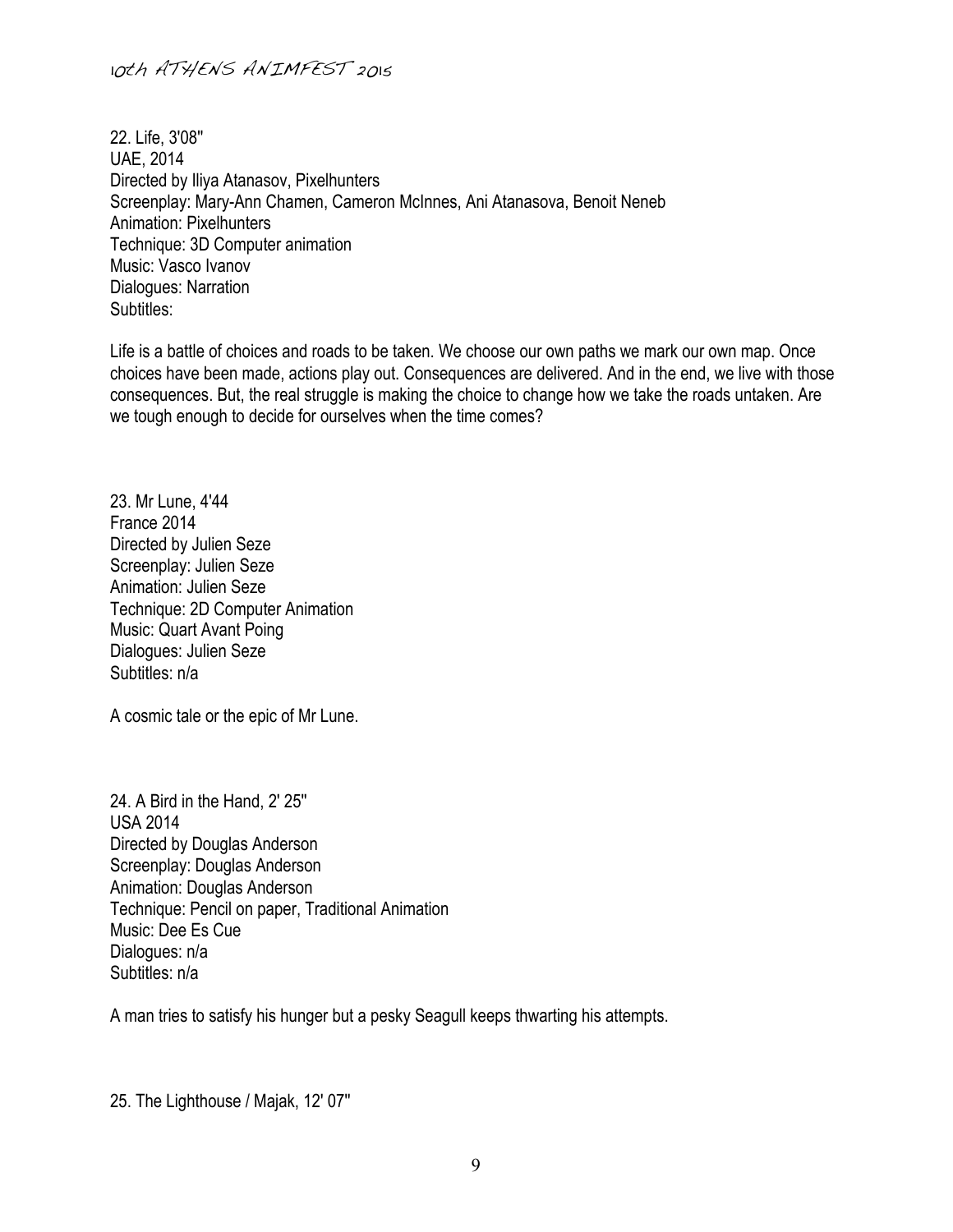10th ATHENS ANIMFEST 2015

Czech Republic, 2013 Directed by Martin Ferencei, Alan Shamsudin Screenplay: Tom Streuber Animation: Zbynek Travnicky, Philip Rudolph Technique: 3D Computer animation Music: Floex Dialogues: n/a Subtitles: n/a

The film tells the story of a castaway on a mysterious island that is only inhabited by a girl living in a seemingly defunct lighthouse. A classic triangle of a father, his daughter and her lover is being told in an unusual way.

26. Jeune et Fou, 3' 19'' France 2014 Directed by Fabian Dores Pais Screenplay: Fabian Dores Pais Animation: Fabian Dores Pais Technique: Painting on glass Music: Elle & Samuel Dialogues: n/a Subtitles: n/a

The story of a repeating life where we still want to believe in the ideals it has. The story of buried illusions that are looking to resurface.

27. Shakti Bhog Brand Film, 5' 57'' India 2014 Directed by Ranadeep Bhattacharyya, Judhajit Bagchi Screenplay: Ranadeep Bhattacharyya, Judhajit Bagchi Animation: Ketan Patil, Abhimanyu Ghimiray Technique: 2D animation Music: Abhishek Bhattathiri Dialogues: English Voice Over Subtitles: n/a

Shakti Bhog Foods Limited, India's International Food brand, traces its historical journey from its genesis in 1975 to becoming a billion dollar company today. The film tells this journey in an innovative way through animation, at the same time celebrating the spirit of 'Philately- the study of stamps and postal cards'.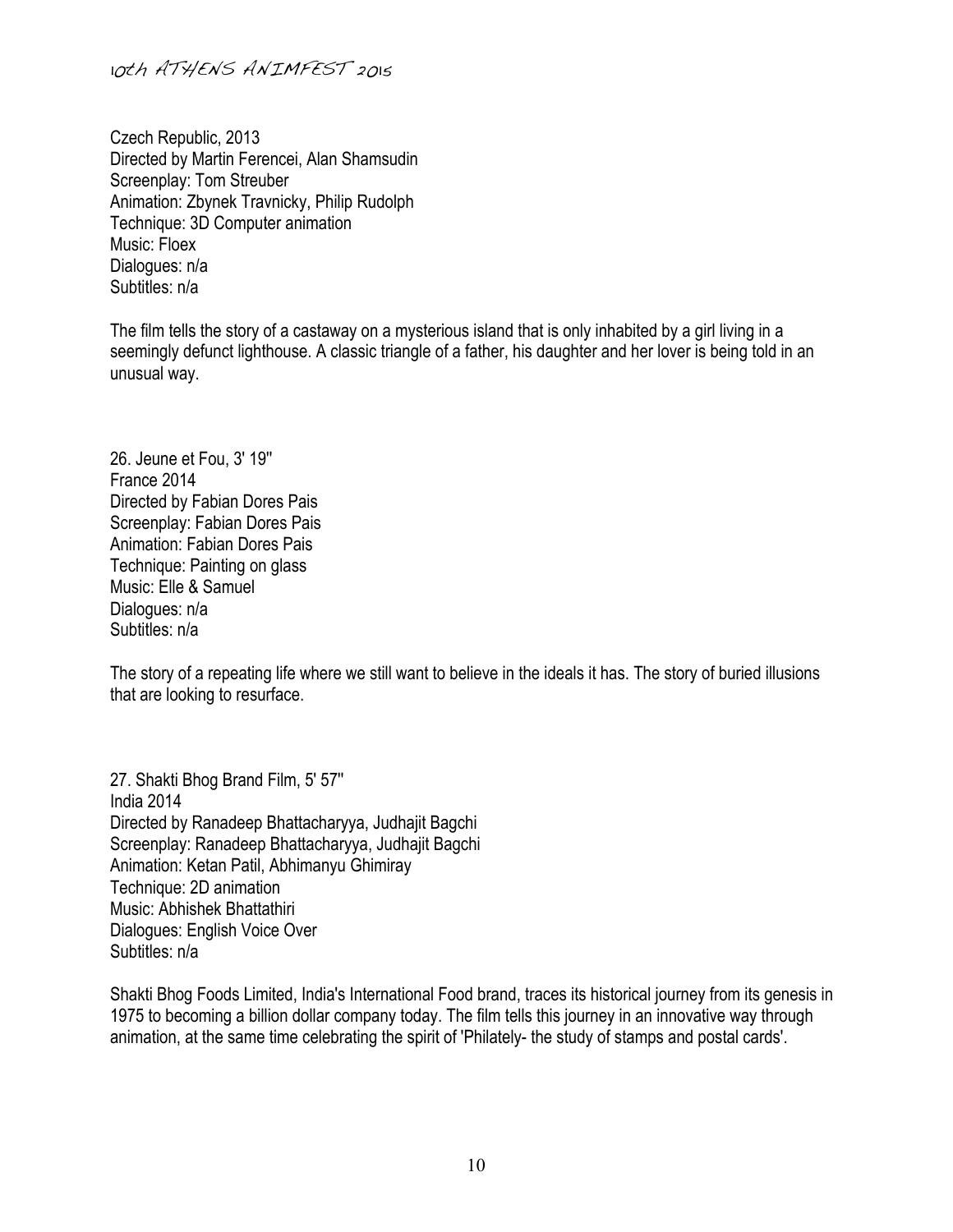28. The God of Sakarias / Sakarias Gud, 6' 33'' Sweden 2013 Directed by Carolina Hindsjö Screenplay: Carolina Hindsjö Animation: Carolina Hindsjö Technique: Cut-out, 2D Computeranimation Music: Lukas Nystrand von Unge Dialogues: Kaj Markkanen Subtitles: English

The God of Sakarias is a three-screen film. There are three points of views in one film. The main story is in the middle and then to compliment the story there is one screen on each side. On the sides there is abstract forms, which are existential views on life, and there is also the man's experiences on the story line.

29. Crackhouse / Õudne Maja, 4' 15'' Estonia 2014 Directed by Martinus Klemet Screenplay: Martinus Klemet Animation: Martinus Klemet Technique: 3D Computer animation Music: Tauri Birken, Mikk Raudsepp Dialogues: n/a Subtitles: n/a

A man brings a cat home one day. It turns out he has a special plan for his new pet. However, he doesn't seem to know that cats have nine lives. Inspired by a controversial Dutch art project from 2012, animated horror comedy "Crackhouse" depicts psychedelic suburb flooded by stern dubstep sounds.

30. Searching The Sun / Buscando el sol, 1' 04'' Argentina 2014 Directed by Ileana Andrea Gómez Gavinoser Screenplay: Ileana Andrea Gómez Gavinoser Animation: Ileana Andrea Gómez Gavinoser Technique: Drawings, Frame-by-frame Music: Ileana Andrea Gómez Gavinoser Dialogues: n/a Subtitles: n/a

A girl searches the sun...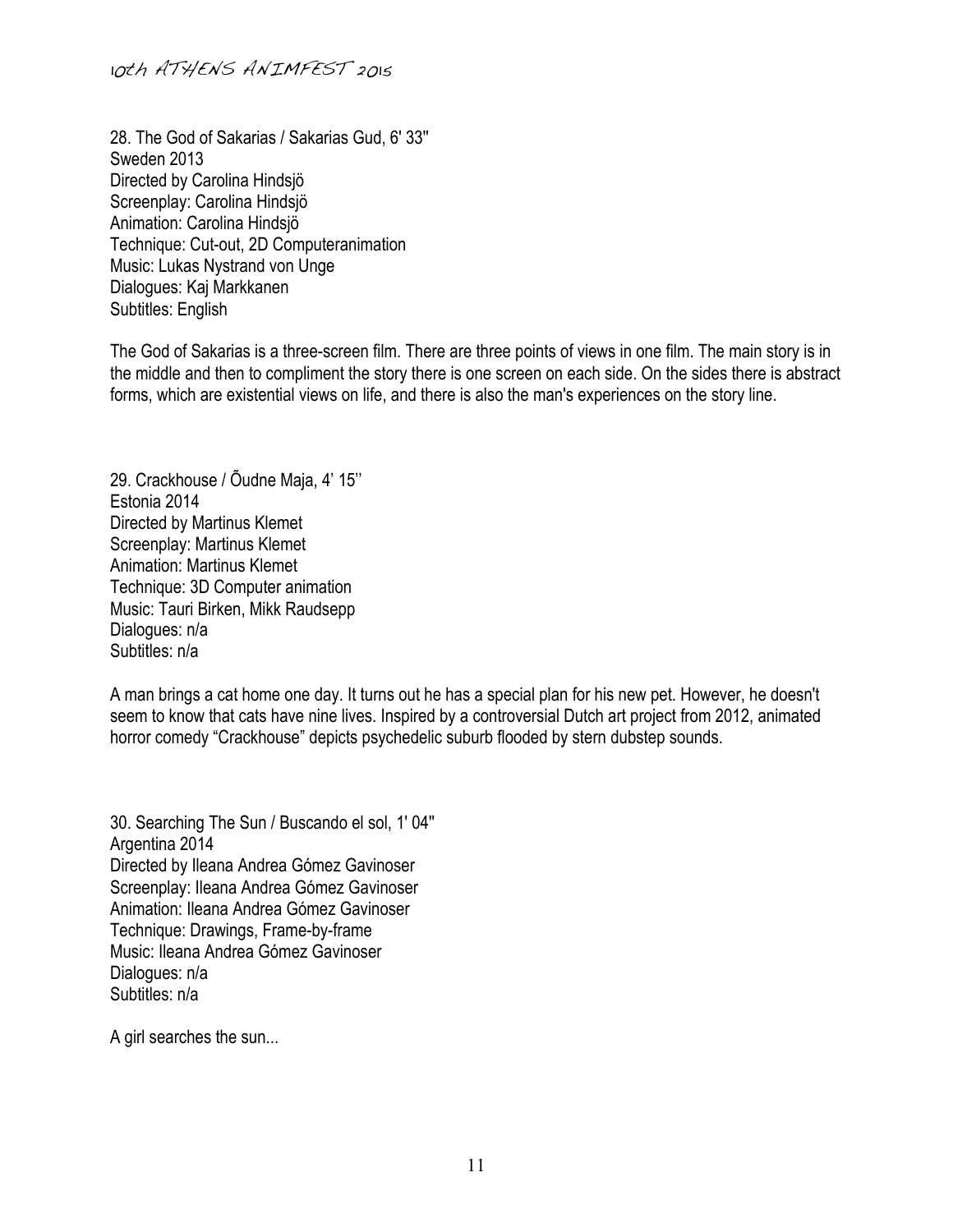31. Eclipse, 5' 40'' Belgium 2014 Directed by Jacky De Groen Screenplay: Jacky De Groen Animation: Jacky De Groen Technique: Paint on paper Music: Bart Maris Dialogues: n/a Subtitles: n/a

A lunar eclipse is a night within a night. After sundown comes moondown. After dark there is the darkness, where bodies lose their boundaries.

32. Boombox Eryri, 10' 25'' UK 2013 Directed by Eilir Pierce Screenplay: Inspired by New York based performer and art director Ely Kim's Boombox Animation: Technique: Music: Dialogues: Subtitles:

33. Tigers Tied Up In One Rope / Tigress Queue Leu Leu, 8' France 2014 Directed by Benoit Chieux Screenplay: Benoit Chieux (an adapted Korean Folktale) Animation: Benoit Chieux Technique: TV Paint, Traditional animation Music: Christophe Heral Dialogues: French Subtitles: English

An extremely lazy young boy is harassed by his mother, who cannot bear to see him eat and sleep all day after day. He eventually decides to get to work and shows unexpected imagination, creativity and tenacity.

34. Taxidermy, 7' 30'' Iran 2014 Directed by Arad Safarzadegan Screenplay: Arad Aafarzadegan Animation: Arad Safarzadegan